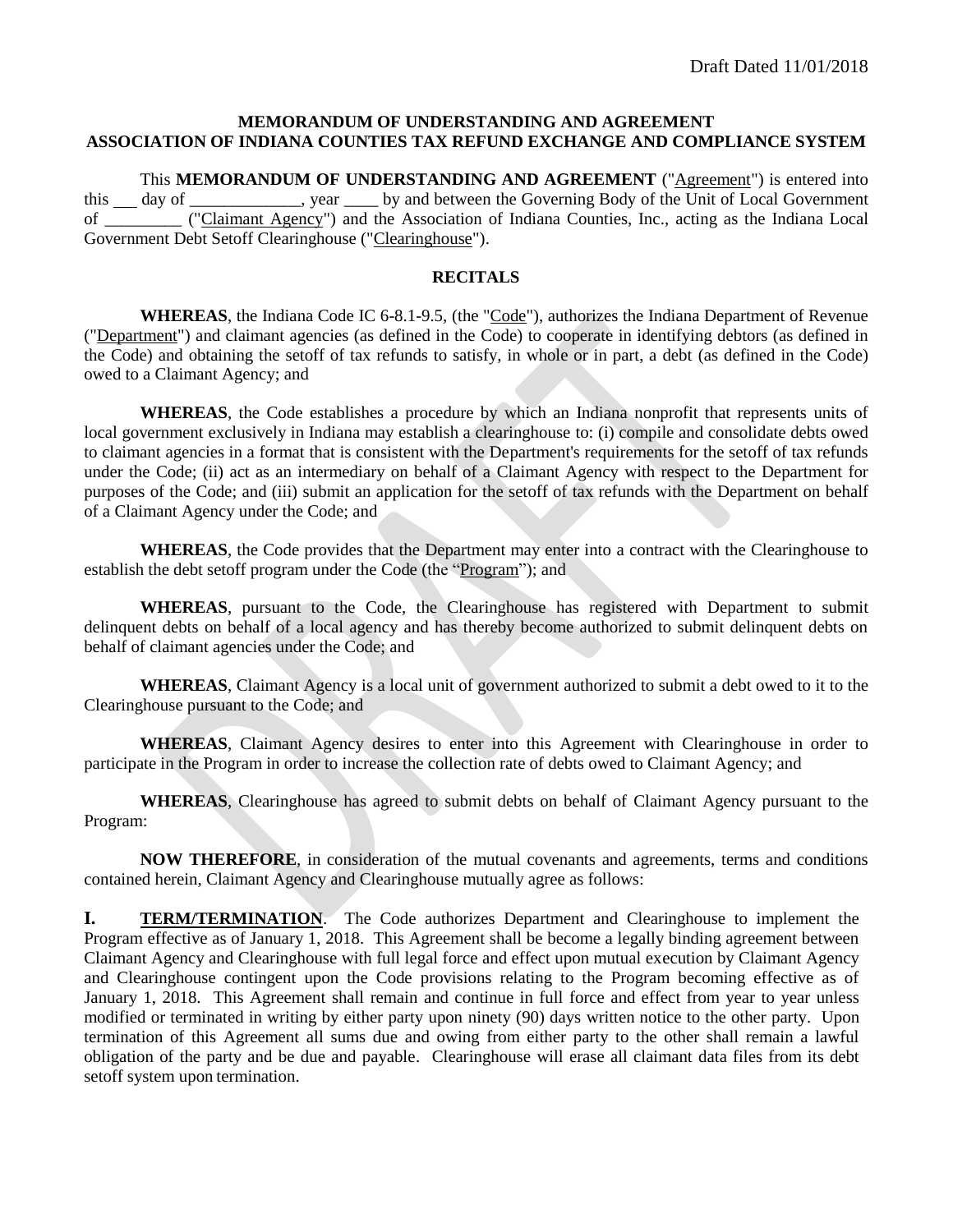### **II. REPRESENTATIONS AND OBLIGATIONS OF CLAIMANT AGENCY**

- A. Claimant Agency hereby designates, appoints, and authorizes Clearinghouse to process delinquent debts to be submitted to Department. For purposes of the Program, "Delinquent Debt" means:
	- (i) a single account or monetary obligation which is at least twenty-five dollars (\$25.00) owed by a debtor to a Claimant Agency; or,
	- (ii) any group of accounts or monetary obligations, that, when combined, total at least twenty-five dollars (\$25.00), owed by the same debtor to a Claimant Agency.

Each account or monetary obligation may have accrued through contract, subrogation, tort, operation of law, or any other legal theory regardless of whether there is an outstanding judgment for the sum. To become a delinquent debt, Claimant Agency must have provided the debtor with all required notices, the time limits for protesting and any related hearings must have passed pursuant to IC 6- 8.1-9.5-3.7.

- B. Claimant Agency shall comply with any and all applicable provisions of Indiana Code prior to the submission of a debt to Clearinghouse for setoff.
- C. Claimant shall, upon execution of this Agreement, file a participation form with Clearinghouse designating a debt setoff coordinator and a debt setoff contact. Such participation form shall be updated on an annual basis and at any time there is a change in the information provided thereon. Clearinghouse shall administratively provide participation forms, as needed, for use by Claimant Agency. The debt setoff coordinator shall be the designated local government employee authorized to receive notices and communication from Clearinghouse to insure that the requirements of this Agreement and the requirements of the Code are met. The debt setoff coordinator shall supply Clearinghouse with any and all information that in the opinion of Clearinghouse is necessary for the proper implementation of this Agreement. The debt setoff contact will receive all referrals fromdebtors.
- D. Claimant Agency shall use a file format specified by Clearinghouse to prepare debt files and adjustments to debt files that Claimant Agency certifies to Clearinghouse are owed to Claimant Agency and that Claimant Agency desires to have Clearinghouse submit to Department. The Clearinghouse shall timely notify the Claimant Agency of any changes to the file format and the Claimant Agency covenants and agrees that it shall immediately implement any changes required by Clearinghouse. Clearinghouse will establish capability of date and time stamping submitted debt files for priority setting.
- E. Claimant Agency shall transmit a debt file to Clearinghouse in a method and format acceptable to the Clearinghouse. The Claimant agency shall make every effort to submit a file the week of January 4.
- F. Claimant Agency shall, after a debt file has been submitted to Clearinghouse, advise Clearinghouse of any debtor repayment or protests and instructions to delete or reduce a delinquent debt by submitting a new debt file. If Claimant Agency accepts full or partial payment against a debt file that has been submitted to Clearinghouse and sufficient notice is not provided to Clearinghouse to make a timely change to debt file reflecting the payment, Claimant Agency is responsible to refund any resulting fee that may be due to debtor. If claimant agency erroneously submits a debt file to the Clearinghouse the claimant agency is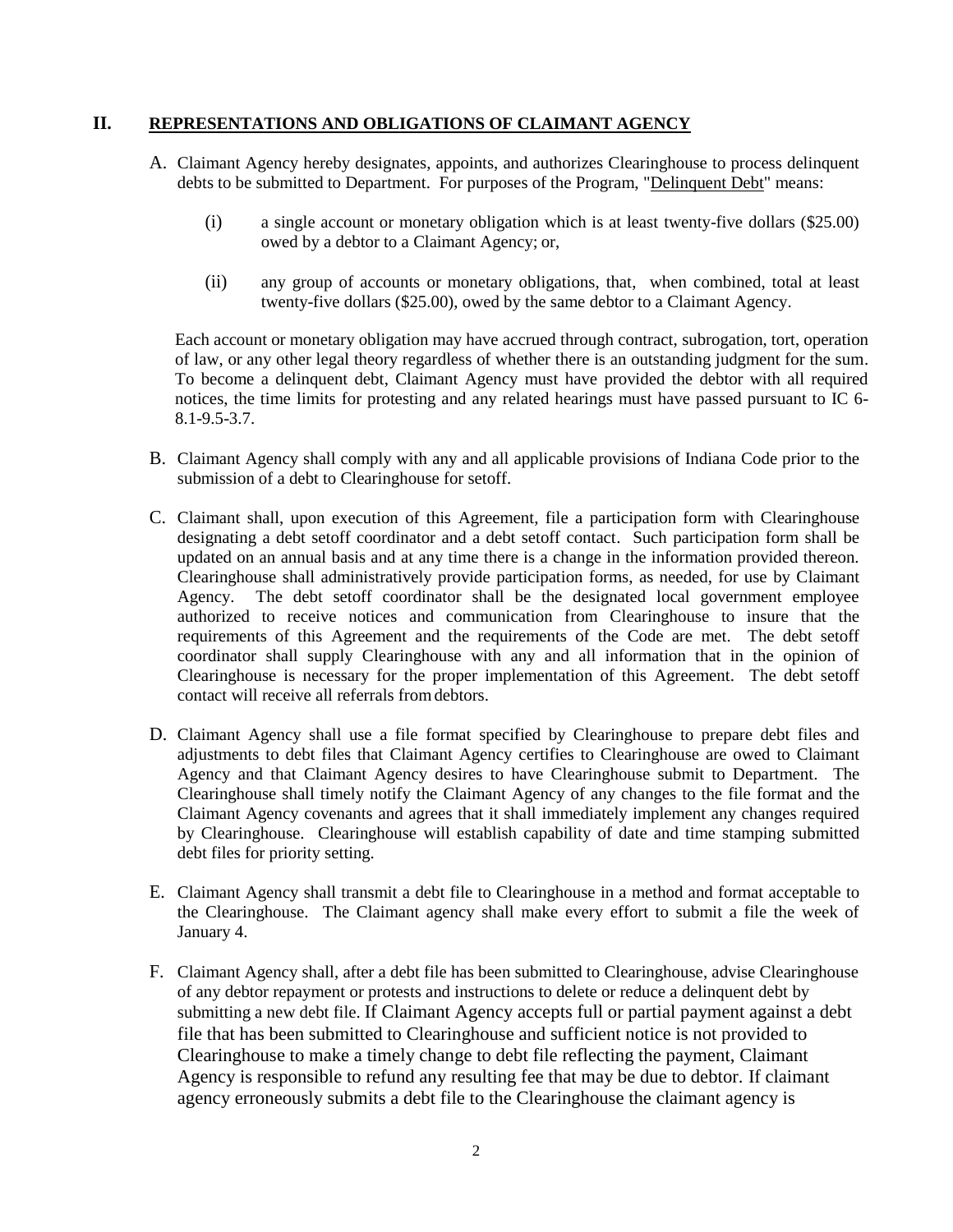responsible for any fees charged the debtor by the Clearinghouse or Department of Revenue.

## **III. REPRESENTATIONS AND OBLIGATIONS OF CLEARINGHOUSE**

- A. Clearinghouse shall, upon receipt of Claimant Agency's debt file, compile the information and submit the data to the Department.
- B. Clearinghouse shall make access to Internet-based functionality available to Claimant Agency through which Claimant Agency shall submit debt files.
- C. Clearinghouse shall direct that funds received from Department will be remitted to Claimant Agency within a reasonable time from the date of receipt from Department. Thereafter, Clearinghouse will provide the Claimant Agency an accounting of funds collected which will include the name of the debtor and the amount of the debt setoff by debt unique identification number.
- D. Clearinghouse will provide a toll free telephone number for use by Claimant Agency to receive technical support and provide information on the use of the Clearinghouse internet-based functionality and the processing of debts for submission to Department. Technical support and information shall be available from 8:00 a.m. until 5:00 p.m. (EST), Monday through Friday, excluding holidays. Voicemail and e-mail access shall also be provided as a part of the support/information response system.

## **IV. UNDERSTANDING OF PARTIES**

- A. To recover the costs incurred by Department in collecting debts, the Code authorizes Department to charge the debtor a fee on any funds Department collects for a claimant agency. This fee will be added to the amount due when the collection is made and Department will retain the fee once collected. To recover the costs incurred by claimant agencies in submitting debts for collection, a local collection assistance fee of twenty dollars (\$20.00) is imposed by Clearinghouse on each delinquent debt submitted to Department and collected through setoff. Department must collect this fee as part of the debt and remit it to Clearinghouse. If Claimant Agency is due a refund of more than twenty-five dollars (\$25.00), Department will establish the tax refund setoff in the amount of the delinquent debt plus its Department fee and the local collection assistance fee. If Department is able to collect only part of a debt through setoff, its fee has priority over the local collection assistance fee and over the remainder of the delinquent debt. The local collection assistance fee has priority over the remainder of the delinquent debt.
- B. The Code establishes that the priority in multiple claims to refunds must be in the order in time that the Clearinghouse submits a claim for collection on behalf of the Claimant Agency. When multiple claims among local claimant agencies are submitted for setoff to Clearinghouse, the claims have priority based on the date and time each claimant agency requested Clearinghouse to submit debts on its behalf. The date and time of submission of the debt file shall constitute the date and time to establish the priority. Clearinghouse shall use submission receipt date and time of original file for priority date and time of specific debt. Additions to a delinquent debt through accrued interest and/or penalties will not change the priority date. Any new delinquent debt for same local claimant agency will have a new submission date and time, including new debts for a previously submitted debtor.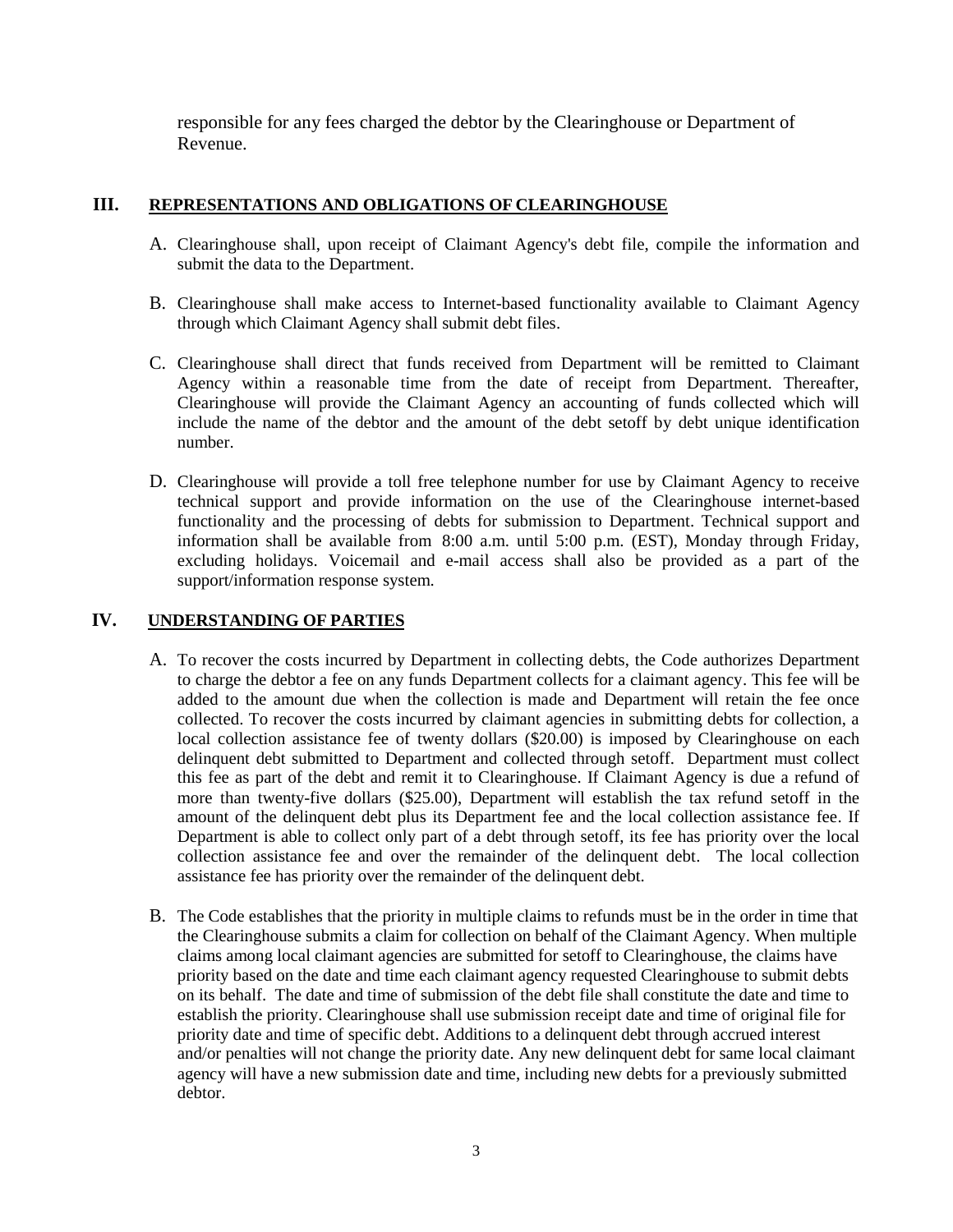- C. Existing submitted delinquent debts may be adjusted upwards for interest and fees., and will retain their original priority order. A later new delinquent debt, even if from the same debtor shall be date stamped by Clearinghouse with the later submission date.
- D. In the event of partial payment of a delinquent debt, Claimant Agency may continue to submit the balance of the debt, if twenty-five dollars (\$25.00) or more, as a part of subsequent data files. If the delinquent debt is reduced to an amount of less than twenty-five dollars (\$25.00), it may be combined with a future delinquent debt submission for the same debtor, and will be treated as a part of the new delinquent debt for purposes of priority and imposition of the local collection assistance fee. Claimant Agency acknowledges that Claimant Agency is responsible for the notice and hearing requirements of the Code pursuant to IC 6-8.1-9.5-3.7 and, if applicable, IC 6-8.1-9.5- 7(b). Clearinghouse shall not accept a debt file that is not prepared as specified by Clearinghouse, that has not been certified by Clearinghouse as having complied with the notice and hearing procedures as set forth in the Code pursuant to IC 6-8.1-9.5-3.7. Clearinghouse agrees to submit delinquent debts to Department; provided, however Claimant Agency is solely responsible for complying with the Code, specifically including the notice and hearing provisions and other requirements of theCode.
- E. Intercepted funds will be disbursed by Department to Claimant Agency at the direction of Clearinghouse. Claimant Agency shall establish and maintain any necessary accounts to receive intercepted funds as directed by Clearinghouse. Clearinghouse shall timely direct Claimant Agency to establish and maintain such necessary accounts.

# **V. COMPENSATION**

- A. Clearinghouse shall receive as compensation for its services the twenty dollars (\$20.00) local collection assistance fee collected by Department on each delinquent debt that is submitted by Clearinghouse and collected through a successful interception. "Successful Interception" occurs when Department matches all or a portion of a debt submitted by Clearinghouse against a State tax refund for interception and payment towards a delinquent debt owed to Claimant Agency.
- B. Claimant Agency authorizes Department to retain and remit the local collection assistance fee to Clearinghouse for each successful debt interception submitted by Claimant Agency. Claimant Agency agrees that Clearinghouse shall retain the local collection assistance fee collected by it in the event Claimant Agency is required, by statute or otherwise, to return to a debtor funds that have been setoff byDepartment.
- **VI. INDEMNIFICATION; REIMBURSEMENT; DISCLAIMER**. Claimant Agency fully understands and warrants to Clearinghouse that by submission of any delinquent debt submitted to Clearinghouse for setoff Claimant Agency has complied with all of the provisions of this Agreement and all of the provisions of the Code that are required prior to submission of a debt for setoff. Claimant Agency shall hold Clearinghouse free and harmless and shall indemnify Clearinghouse against any and all damages, claims, of action, injuries, actions, liability, or proceedings arising from the failure of Claimant Agency to so perform. Claimant Agency shall be responsible for the repayment of any sums received by it, including interest, penalties and court costs, to a debtor in the event a court of competent jurisdiction rules that said repayment is due to a debtor or debtors. Except as expressly stated in this Agreement, Clearinghouse disclaims any representations and warranties that might otherwise be implied in connection with this Agreement and Clearinghouse's services, including, without limitation, any implied warranties of merchantability, fitness for a particular purpose, date accuracy, system integration, and non-infringement.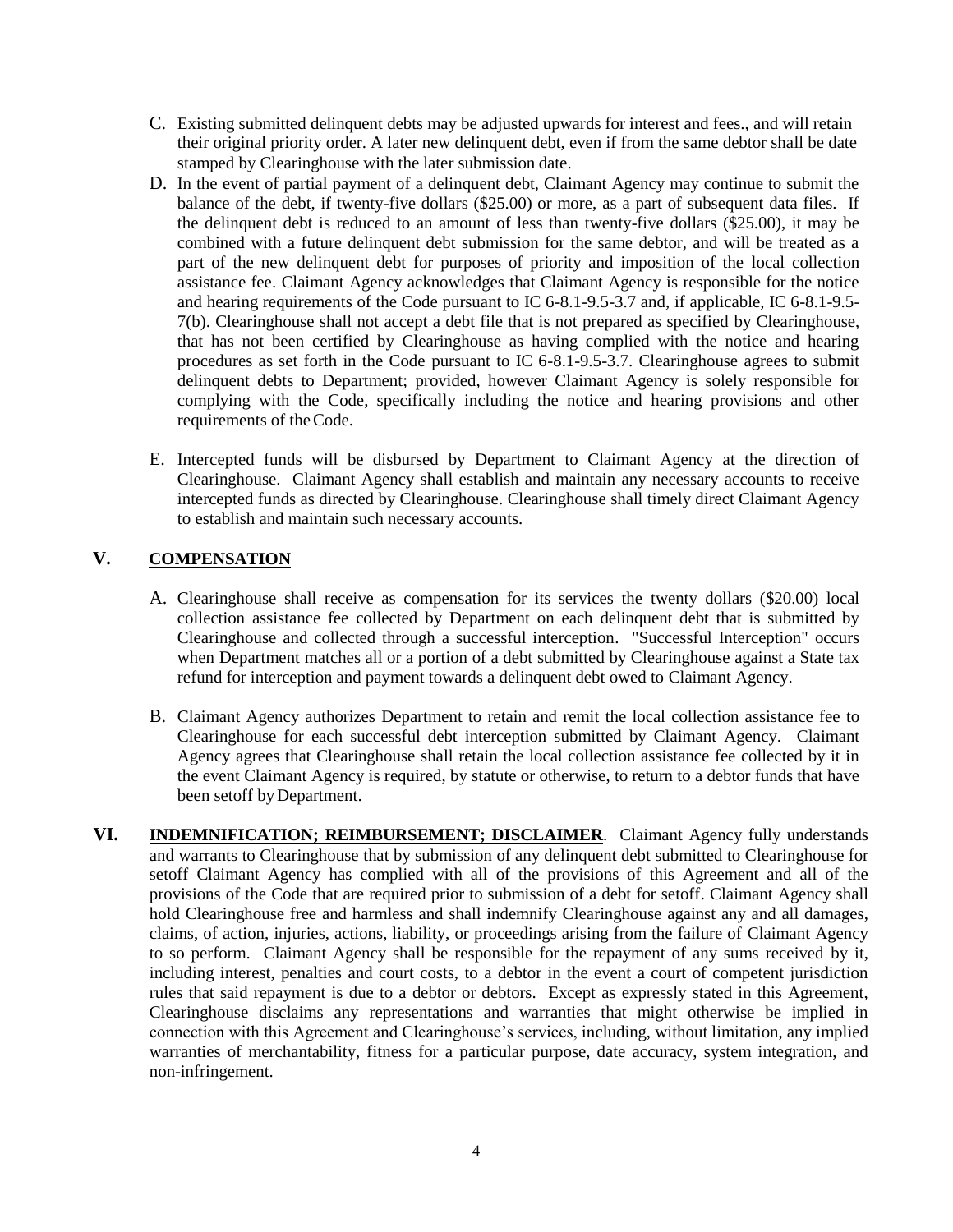**VII. NOTICE**. Any notice required to be given under this Agreement shall be sent by certified or registered mail postage prepaid to:

| (Clearinghouse);          |
|---------------------------|
| (debt set of coordinator) |
| (local agency)            |
| (local agency address);   |

**VIII. ASSIGNMENT; SUBCONTRACTING**. This Agreement is not assignable by either party. To facilitate efficient administration of the Program, Clearinghouse may utilize the services of contractors in connection with Clearinghouse's obligations under this Agreement, provided that Clearinghouse shall remain responsible for any such contractor's acts and omissions in connection with this Agreement as if such acts and omissions were conducted by Clearinghouse's own personnel. Any contractor personnel authorized to request or receive information relating the Clearinghouse's exchange of date with Department or Claimant Agency for purposes of administering the Program shall be designated, in writing, to Claimant Agency as contemplated herein.

### **IX. CONFIDENTIAL INFORMATION; OWNERSHIP RIGHTS**.

- A. In the course of performance of this Agreement, the parties may find it necessary to disclose to the other party certain confidential information ("Confidential Information"). Confidential Information includes, but is not limited to, information relating to the parties' employees, trade secrets, customers, vendors, finances, operations, products, and other business information. Except as otherwise provided by law, the following terms apply to Confidential Information: (i) the receiving party shall treat as confidential and use the same degree of care as it employs in the protection of its own similar confidential information, but in no event less than a reasonable degree of care; and, (ii) the receiving party will only use the information in connection with its business dealings with the disclosing party, and shall disclose information only to employees or contractors having a need to know and who agree to be bound by the terms of this Section, unless otherwise authorized in writing by the disclosing party. Information shall not be subject to these terms if: (i) it is in the public domain at the time of disclosure, or enters the public domain without breach of this Agreement; (ii) it is known to the receiving party prior to the disclosure, or it is independently developed by the receiving party; or (iii) it is obtained by receiving party in good faith from a third party not under obligation of secrecy to the disclosing party. Receiving party will be permitted to disclose that portion of Confidential Information which is the subject of a court or government agency order to disclose, provided the receiving party gives prompt notice to the disclosing party to allow the disclosing party to contest such order. The obligations set forth in this Section survive termination, rescission, non-renewal or expiration of this Agreement
- B. All information, including but not limited to printed, written, oral or computer-formatted information, which Clearinghouse may gain access to during the course of the performance of this Agreement shall be the property of Claimant Agency, shall be held in the strictest confidence, and shall be used solely for the business purposes that are the subject of this Agreement. Clearinghouse shall maintain confidentiality of such information not only during the course of the performance of this Agreement, but following its termination.
- C. Claimant Agency acknowledges that, as between the parties, Clearinghouse owns and retains title to all intellectual property rights embodied in, or practiced by, Clearinghouse in connection with the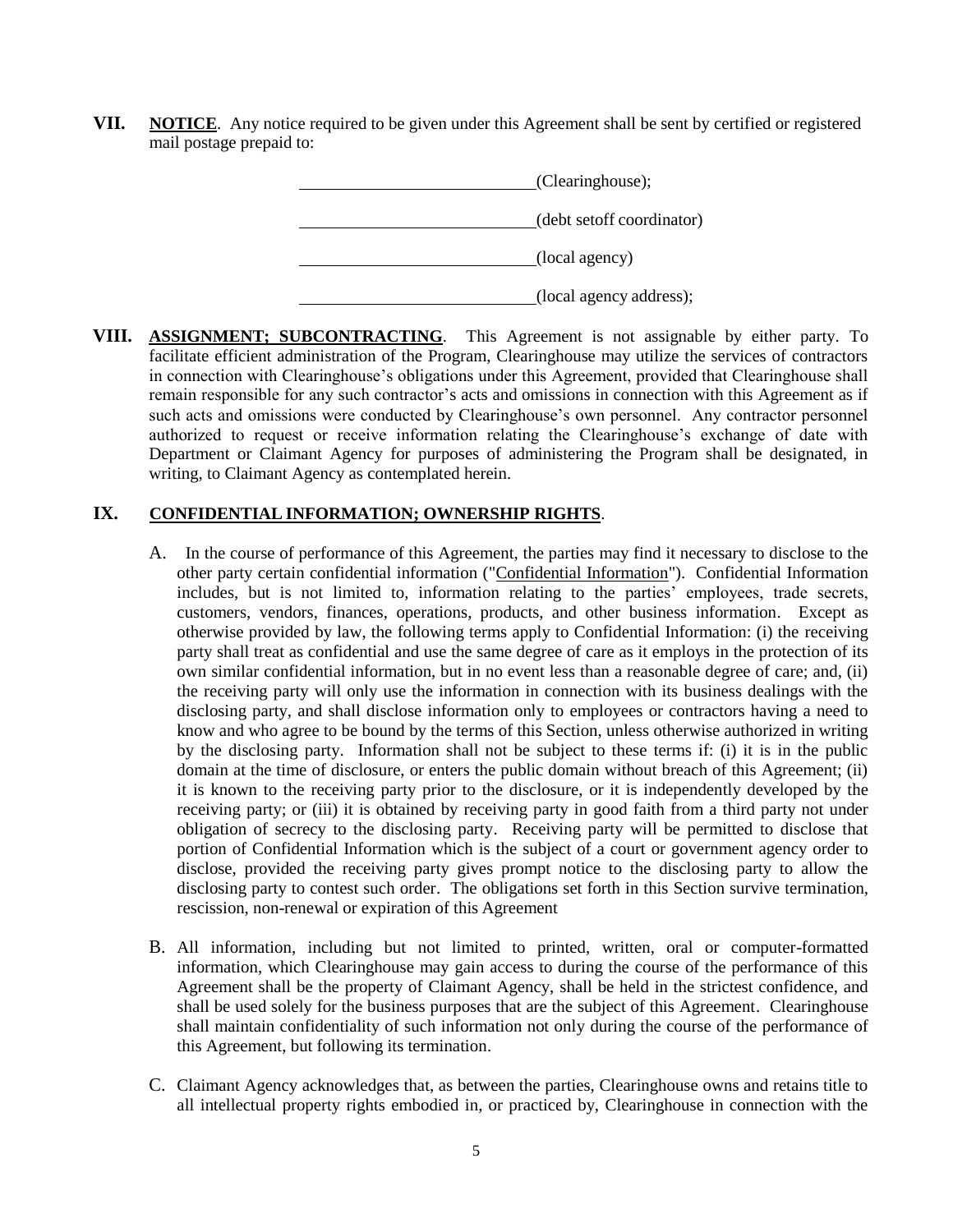Program and the proprietary methods utilized by Clearinghouse in performance of its services under this Agreement, and no licenses of such intellectual property rights to Claimant Agency are granted or implied by this Agreement.

### **X. MISCELLANEOUS**

- A. This Agreement represents the full and final understanding of the parties with respect to the subject matter described herein and supersedes any and all prior agreements or understandings, written or oral, express or implied. This Agreement may be modified or amended only by a written statement signed by both parties.
- B. The laws of the State of Indiana shall govern the terms and conditions of this Agreement.
- C. Claimant Agency shall enter into no other contract for similar tax return intercept services with any other entity so long as this Agreement remains in effect.
- D. This Agreement is subject to appropriation.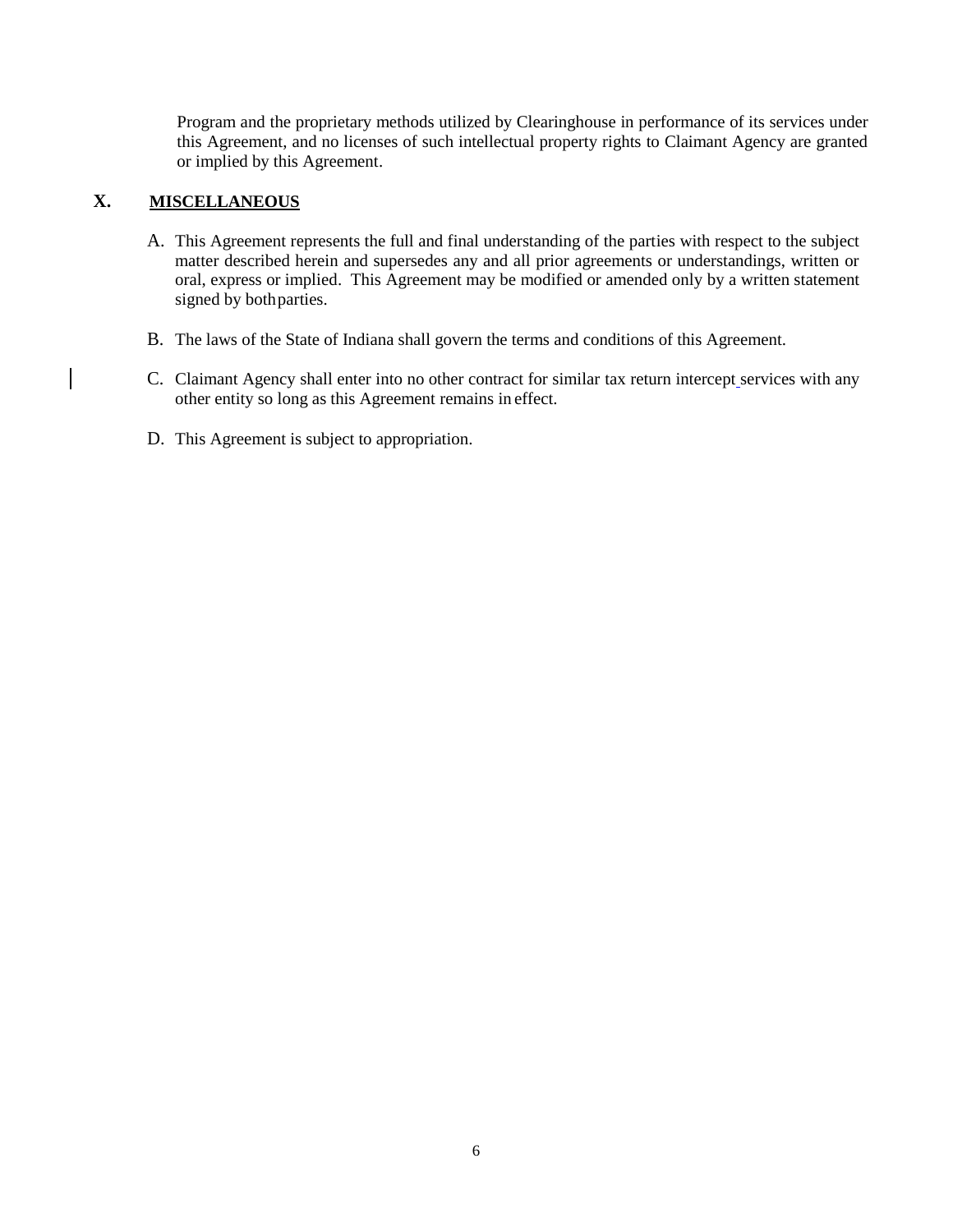**IN WITNESS WHEREOF**, the parties hereto have caused this Agreement to be executed on the day and date first above written, all by authority of their respective governing bodies.

### **CLAIMANT AGENCY**

Name of Governing Body of Unit of Local Government:

Signature: Name of Authorized Individual: Title:

Signature: Name of Authorized Individual: Title:

Signature:

Name of Authorized Individual: Title:

**ATTEST:**

Auditor

(SEAL)